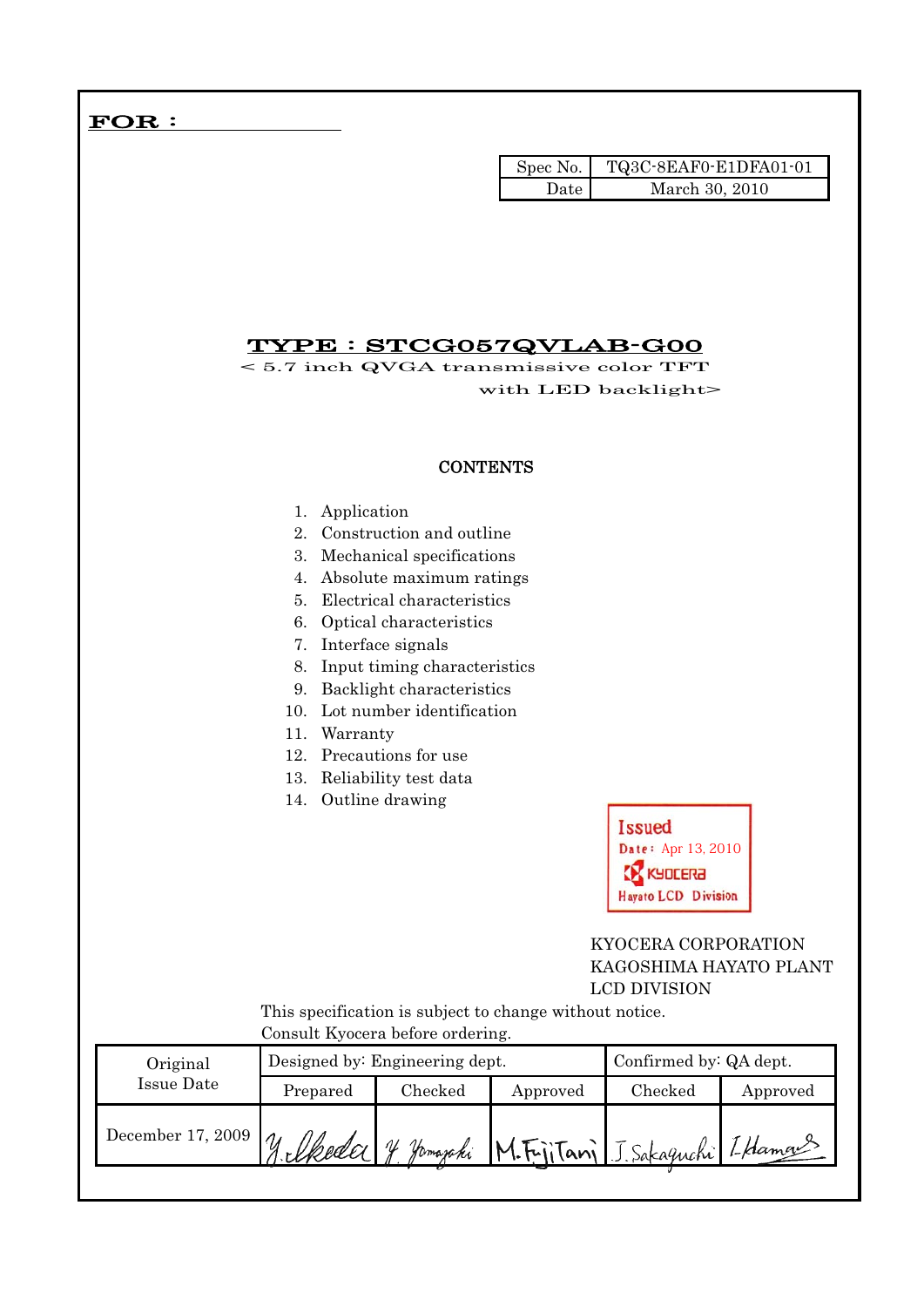| Spec No.              | Part No.           | Page   |
|-----------------------|--------------------|--------|
| TQ3C-8EAF0-E1DFA01-01 | $STCG057QVLAB-G00$ | $\sim$ |

# Warning

- 1. This Kyocera LCD module has been specifically designed for use only in electronic devices and industrial machines in the area of audio control, office automation, industrial control, home appliances, etc. The module should not be used in applications where the highest level of safety and reliability are required and module failure or malfunction of such module results in physical harm or loss of life, as well as enormous damage or loss. Such fields of applications include, without limitation, medical, aerospace, communications infrastructure, atomic energy control. Kyocera expressly disclaims any and all liability resulting in any way to the use of the module in such applications.
- 2. Customer agrees to indemnify, defend and hold Kyocera harmless from and against any and all actions, claims, damages, liabilities, awards, costs, and expenses, including legal expenses, resulting from or arising out of Customer's use, or sale for use, or Kyocera modules in applications.

# Caution

1. Kyocera shall have the right, which Customer hereby acknowledges, to immediately scrap or destroy tooling for Kyocera modules for which no Purchase Orders have been received from the Customer in a two-year period.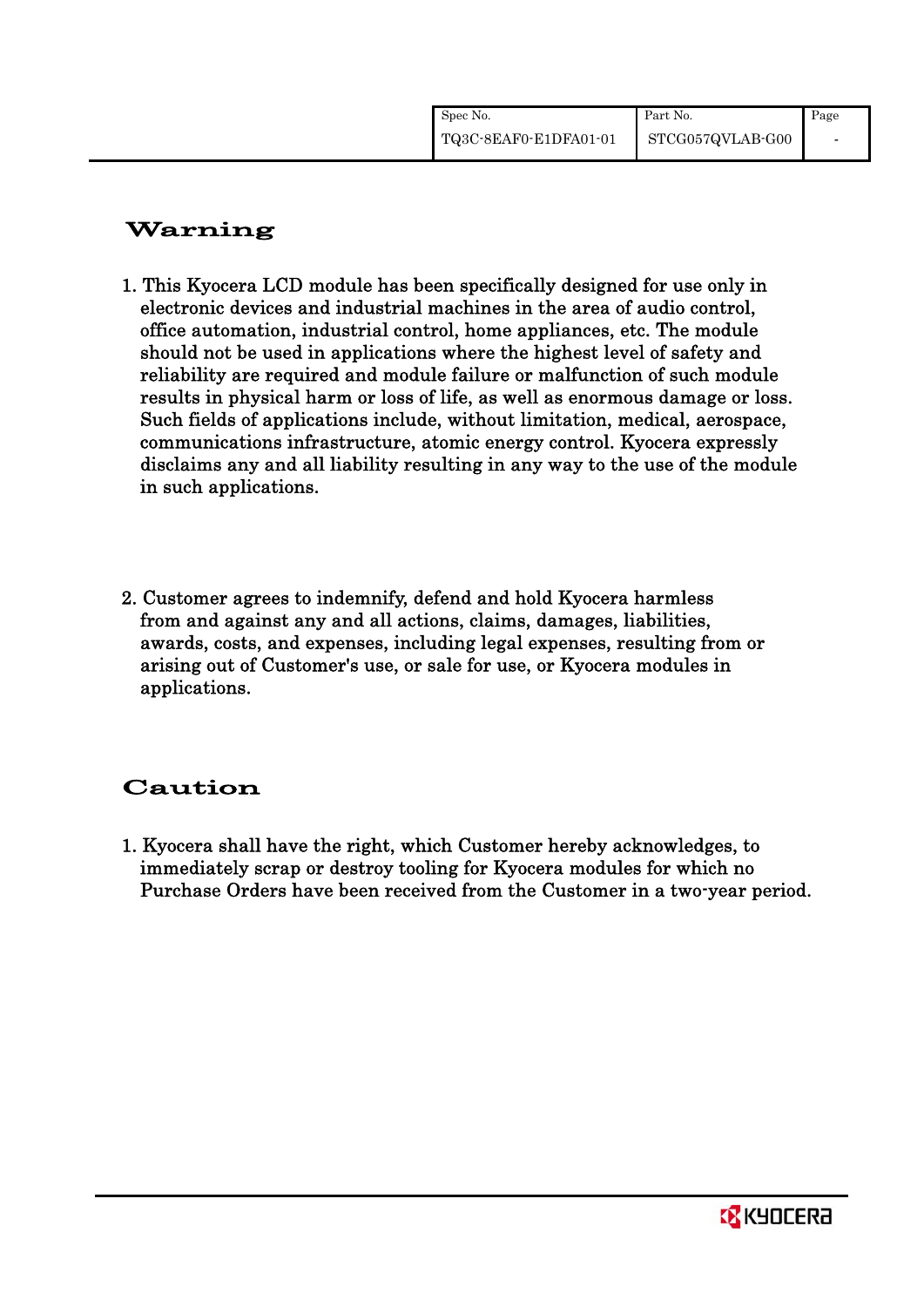|         |               |                  |  | Spec No.                        |                                                  | Part No.                |                  | Page |
|---------|---------------|------------------|--|---------------------------------|--------------------------------------------------|-------------------------|------------------|------|
|         |               |                  |  |                                 | TQ3C-8EAF0-E1DFA01-01                            |                         | STCG057QVLAB-G00 |      |
|         |               |                  |  |                                 | Revision record                                  |                         |                  |      |
|         | Date          |                  |  | Designed by : Engineering dept. |                                                  | Confirmed by : QA dept. |                  |      |
|         |               | Prepared         |  | Checked                         | Approved                                         | Checked                 | Approved         |      |
|         | Mar. 30, 2010 |                  |  |                                 | If Jamajaki M.Fujitani]J.Sakaguchi Lhamaus       |                         |                  |      |
| Rev.No. | Date          | Page             |  |                                 | Descriptions                                     |                         |                  |      |
| 01      | Mar. 30, 2010 | $\boldsymbol{2}$ |  | 4-1. Absolute maximum rating    |                                                  |                         |                  |      |
|         |               | 3                |  | 5. Electrical characteristics   | $\sim$ Add "LED forward voltage"                 |                         |                  |      |
|         |               |                  |  |                                 | $\sim$ Add "Current consumption"                 |                         |                  |      |
|         |               |                  |  | $\sim$ Add "Display pattern"    |                                                  |                         |                  |      |
|         |               | $\overline{4}$   |  | 6. Optical characteristics      |                                                  |                         |                  |      |
|         |               | $\boldsymbol{9}$ |  | 9. Backlight characteristics    | $\sim$ Add "Chromaticity coordinates"            |                         |                  |      |
|         |               |                  |  | $\sim$ Add "Forward voltage"    |                                                  |                         |                  |      |
|         |               | 12               |  | 13. Reliability test data       |                                                  |                         |                  |      |
|         |               |                  |  |                                 | $\sim$ Judgement "TBD" $\rightarrow$ "No defect" |                         |                  |      |
|         |               |                  |  |                                 |                                                  |                         |                  |      |
|         |               |                  |  |                                 |                                                  |                         |                  |      |
|         |               |                  |  |                                 |                                                  |                         |                  |      |
|         |               |                  |  |                                 |                                                  |                         |                  |      |
|         |               |                  |  |                                 |                                                  |                         |                  |      |
|         |               |                  |  |                                 |                                                  |                         |                  |      |
|         |               |                  |  |                                 |                                                  |                         |                  |      |
|         |               |                  |  |                                 |                                                  |                         |                  |      |
|         |               |                  |  |                                 |                                                  |                         |                  |      |
|         |               |                  |  |                                 |                                                  |                         |                  |      |
|         |               |                  |  |                                 |                                                  |                         |                  |      |
|         |               |                  |  |                                 |                                                  |                         |                  |      |
|         |               |                  |  |                                 |                                                  |                         |                  |      |
|         |               |                  |  |                                 |                                                  |                         |                  |      |
|         |               |                  |  |                                 |                                                  |                         |                  |      |
|         |               |                  |  |                                 |                                                  |                         |                  |      |
|         |               |                  |  |                                 |                                                  |                         |                  |      |
|         |               |                  |  |                                 |                                                  |                         |                  |      |
|         |               |                  |  |                                 |                                                  |                         |                  |      |
|         |               |                  |  |                                 |                                                  |                         |                  |      |
|         |               |                  |  |                                 |                                                  |                         |                  |      |
|         |               |                  |  |                                 |                                                  |                         |                  |      |
|         |               |                  |  |                                 |                                                  |                         |                  |      |
|         |               |                  |  |                                 |                                                  |                         |                  |      |
|         |               |                  |  |                                 |                                                  |                         |                  |      |
|         |               |                  |  |                                 |                                                  |                         |                  |      |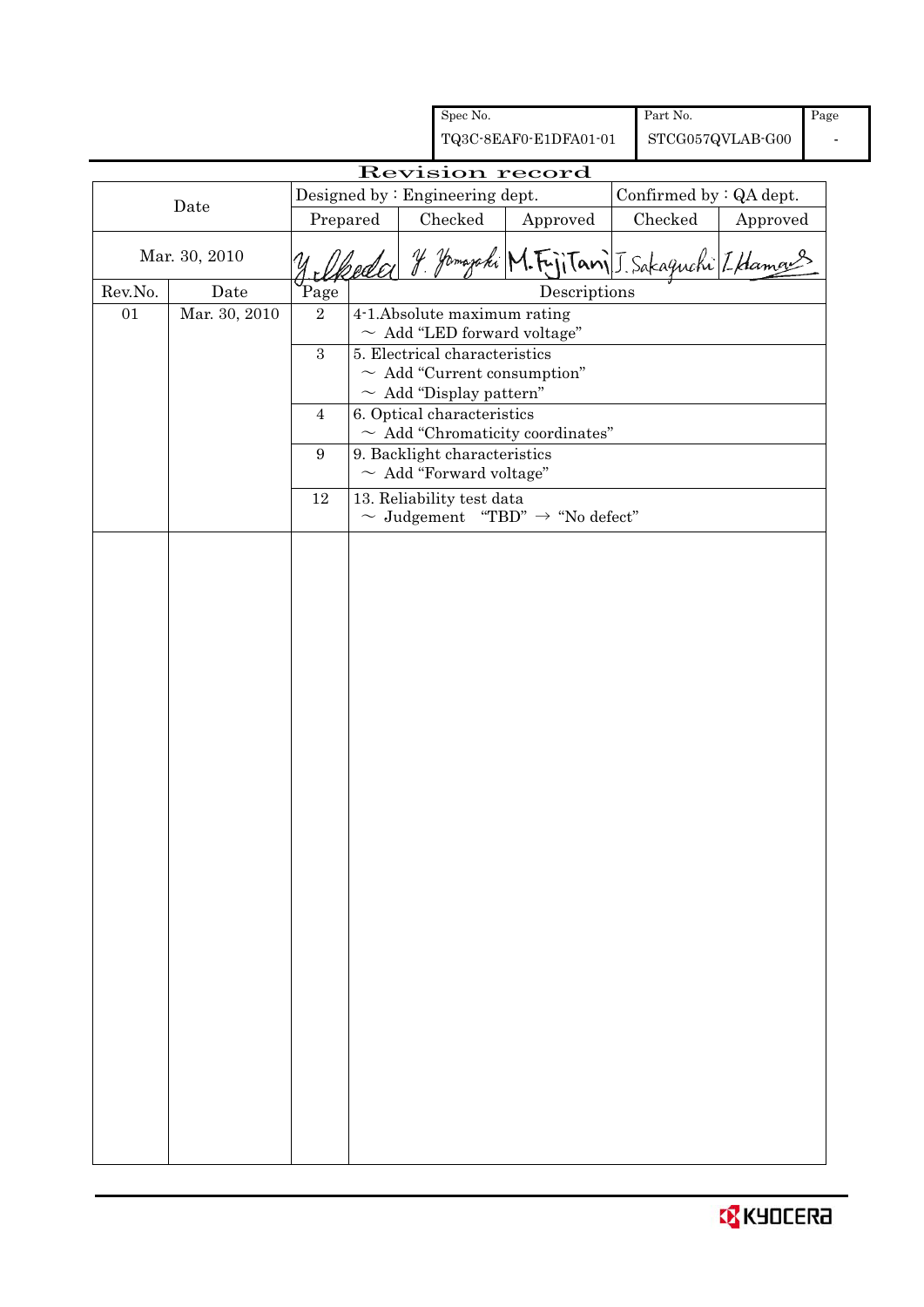# 1. Application

This document defines the specification of STCG057QVLAB-G00. (RoHS Compliant)

## 2. Construction and outline

| LCD.               | : Transmissive color dot matrix type TFT             |
|--------------------|------------------------------------------------------|
| Backlight system   | : LED                                                |
| Polarizer          | $\therefore$ Glare treatment                         |
| Additional circuit | : Timing controller, Power supply $(3.3V)$ input)    |
|                    | (without constant current circuit for LED Backlight) |

## 3. Mechanical specifications

| <b>Item</b>                        | Specification                                          | Unit |
|------------------------------------|--------------------------------------------------------|------|
| Outline dimensions<br><sup>1</sup> | $144(W)\times 104.6(H)\times 13(D)$                    | mm   |
| Active area                        | $115.2(W)\times86.4(H)$<br>(14.4cm/5.7 inch(Diagonal)) | mm   |
| Dot format                         | $320 \times (B,G,R)(W) \times 240(H)$                  | dot  |
| Dot pitch                          | $0.12(W)\times0.36(H)$                                 | mm   |
| Base color<br>$\mathbf{2}$         | Normally White                                         |      |
| Mass                               | (155)                                                  | g    |

1) Projection not included. Please refer to outline for details.

2) Due to the characteristics of the LCD material, the color varies with environmental temperature.

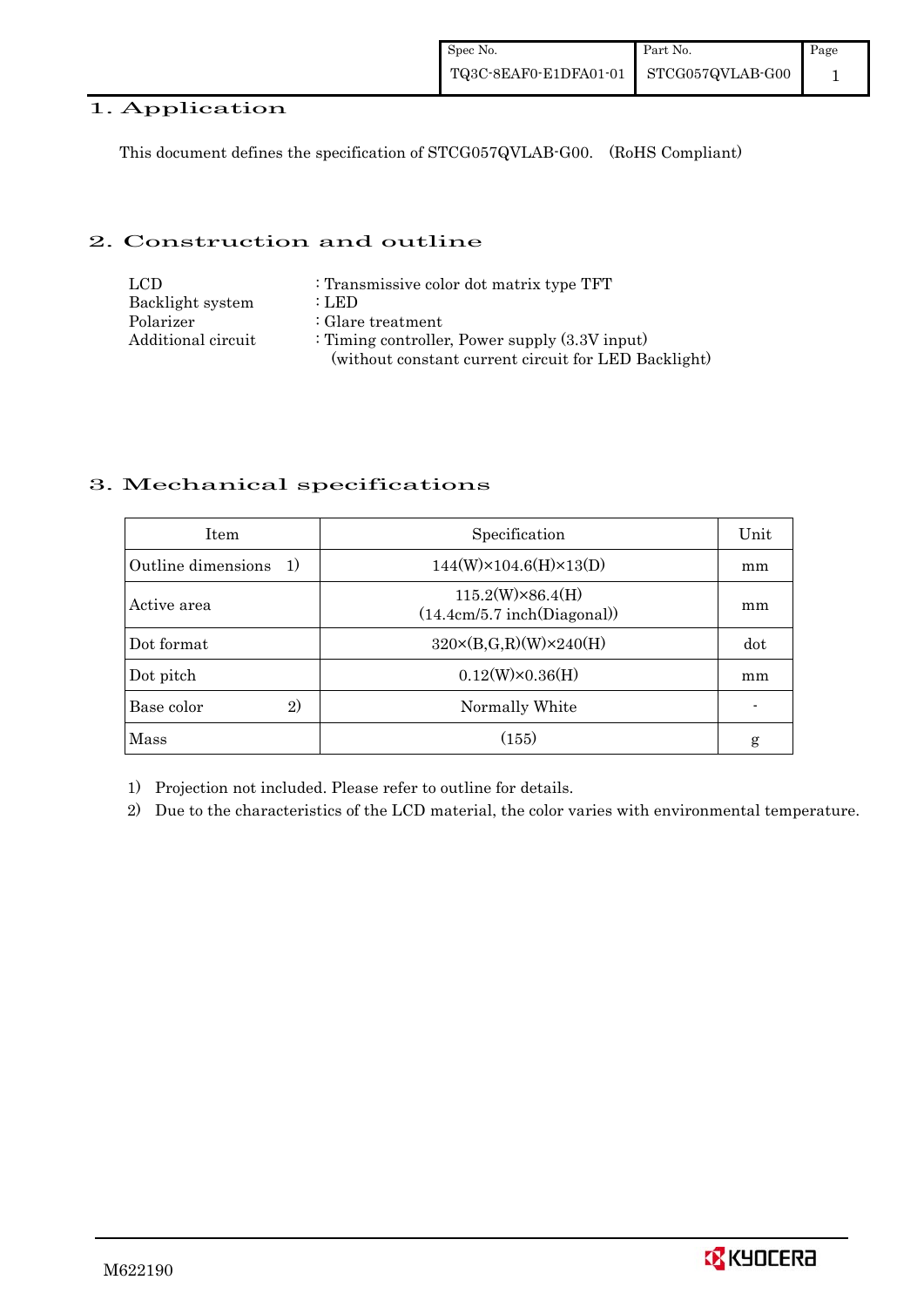## 4. Absolute maximum ratings

#### 4-1. Electrical absolute maximum ratings

| Item                 | Symbol           | Min.   | Max.              | Unit |
|----------------------|------------------|--------|-------------------|------|
| Supply voltage       | $\rm V_{DD}$     |        | 4.0               |      |
| Input signal voltage | $\rm V_{\rm IN}$ | $-0.3$ | $\rm V_{DD}$ +0.3 |      |
| LED forward voltage  | VF               |        | (13)              |      |
| LED forward current  | ΙF               |        | (150)             | mА   |

1) Input signal : CK,  $R0 \sim R5$ ,  $G0 \sim G5$ ,  $B0 \sim B5$ ,  $H_{\text{SYNC}}$ ,  $V_{\text{SYNC}}$ ,  $ENAB$ ,  $R/L$ ,  $U/D$ 

### 4-2. Environmental absolute maximum ratings

| Item                  |    | Symbol                  | Min.  | Max. | Unit      |
|-----------------------|----|-------------------------|-------|------|-----------|
| Operating temperature | 1. | Top                     | $-20$ | 70   | $\circ$ C |
| Storage temperature   | 2) | T <sub>STO</sub>        | $-30$ | 80   | $\circ$ C |
| Operating humidity    | 3) | Hop                     | 10    | 4)   | %RH       |
| Storage humidity      | 3) | <b>H</b> <sub>STO</sub> | 10    | 4)   | %RH       |
| Vibration             |    |                         | 5)    | 5)   |           |
| Shock                 |    |                         | 6)    | 6)   |           |

- 1) Operating temperature means a temperature which operation shall be guaranteed. Since display performance is evaluated at 25°C, another temperature range should be confirmed.
- 2) Temp. =  $-30^{\circ}$ C $<$ 48h, Temp. =  $80^{\circ}$ C $<$ 168h

- 3) Non-condensing
- 4) Temp. $\leq 40^{\circ}$ C, 85%RH Max.
	- Temp. $>40^{\circ}$ C, Absolute humidity shall be less than 85%RH at 40°C.
- 5)

| Frequency       | $10\sim$ 55 Hz    | Acceleration value           |
|-----------------|-------------------|------------------------------|
| Vibration width | $0.15$ mm         | $(0.3 \sim 9 \text{ m/s}^2)$ |
| Interval        | $10 - 55 - 10$ Hz | 1 minutes                    |

 2 hours in each direction X, Y, Z (6 hours total) EIAJ ED-2531

6) Acceleration: 490 m/s2, Pulse width: 11 ms 3 times in each direction:  $\pm X$ ,  $\pm Y$ ,  $\pm Z$ EIAJ ED-2531

Store LCD at normal temperature/humidity. Keep them free from vibration and shock. An LCD that is kept at a low or a high temperature for a long time can be defective due to other conditions, even if the low or high temperature satisfies the standard. (Please refer to "Precautions for Use" for details.)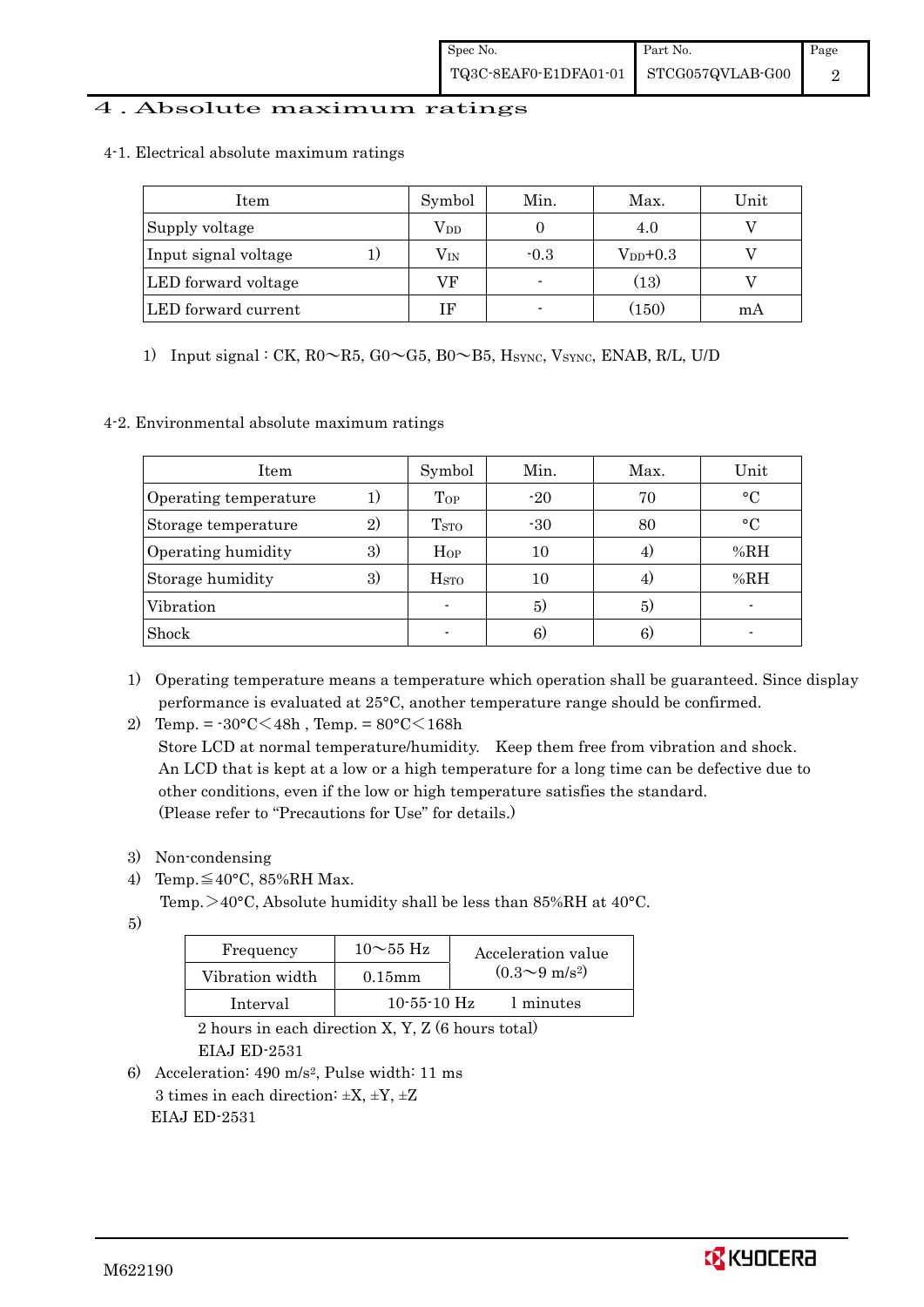| Spec No.                                                                                          | Part No. | Page |
|---------------------------------------------------------------------------------------------------|----------|------|
| $\begin{tabular}{c c c} \textbf{TQ3C-SEAF0-E1DFA01-01} & \textbf{STCG057QVLAB-G00} \end{tabular}$ |          |      |

# 5. Electrical characteristics

|                                 |               |                |                    |      | Temp. = $-20 \sim 70$ °C |         |
|---------------------------------|---------------|----------------|--------------------|------|--------------------------|---------|
| Item                            | Symbol        | Condition      | Min.               | Typ. | Max.                     | Unit    |
| Supply voltage                  | $\rm V_{DD}$  | $\blacksquare$ | 3.0                | 3.3  | 3.6                      | V       |
| Current consumption             | $_{\rm{LDD}}$ | 2)             |                    | (80) | (110)                    | mA      |
| Permissive input ripple voltage | $\rm V_{RP}$  | ٠              |                    |      | 100                      | $mVp-p$ |
|                                 | $\rm V_{II}$  | "Low" level    | $\overline{0}$     |      | 0.3V <sub>DD</sub>       | V       |
| 3)<br>Input signal voltage      | $\rm V_{IH}$  | "High" level   | 0.7V <sub>DD</sub> |      | $V_{DD}$                 |         |

1) V<sub>DD</sub>-turn-on conditions



2) Display pattern:



3) Input signal : CK,  $R0 \sim R5$ ,  $G0 \sim G5$ ,  $B0 \sim B5$ ,  $H_{\text{SYNC}}$ ,  $V_{\text{SYNC}}$ ,  $ENAB$ ,  $R/L$ ,  $U/D$ 

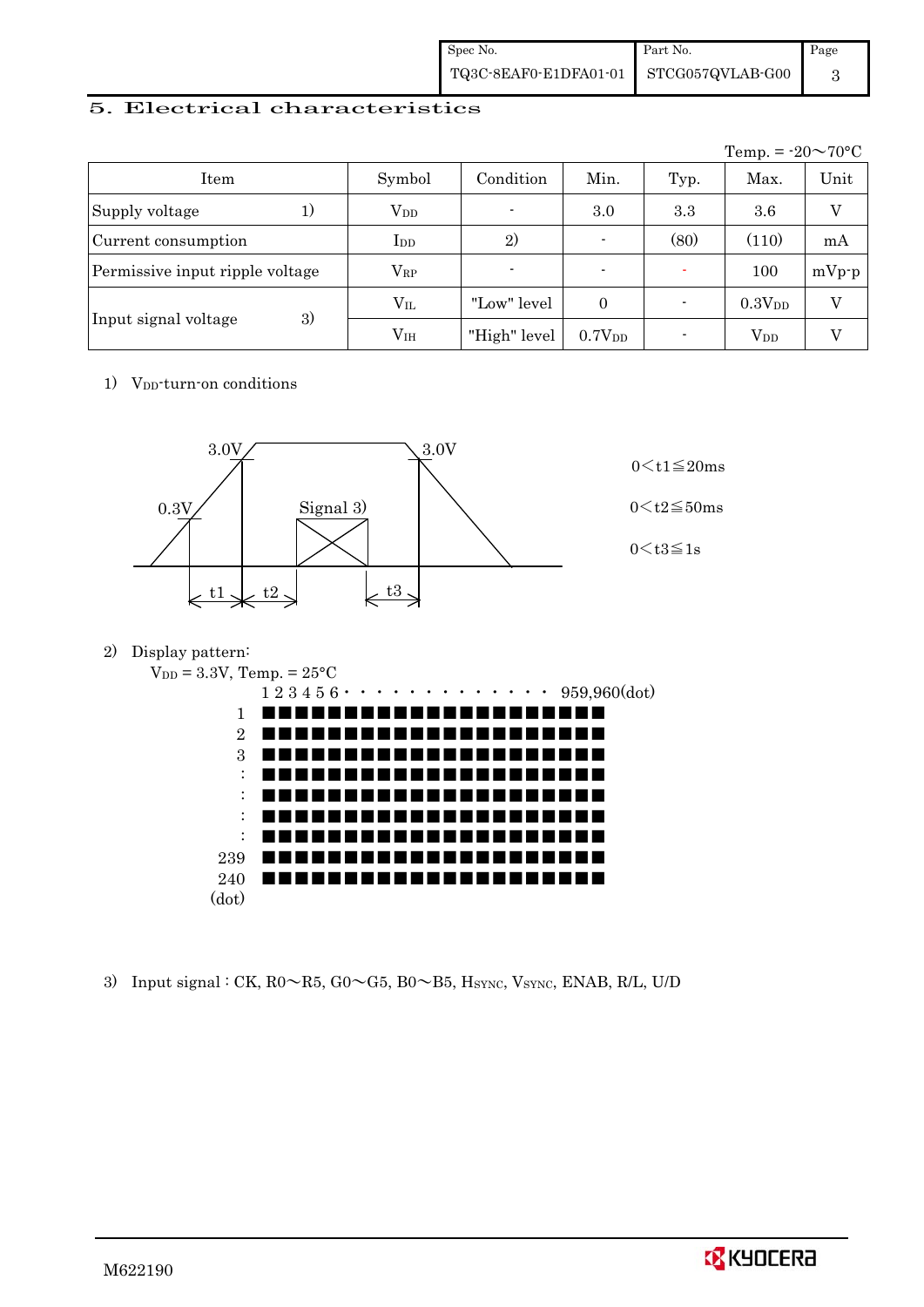# 6. Optical characteristics

|  | Measuring spot = $\phi$ 6.0mm, Temp. = 25°C |  |
|--|---------------------------------------------|--|
|--|---------------------------------------------|--|

| Item                                  |       | Symbol         | Condition                   | Min.                     | Typ.   | Max.                     | Unit              |
|---------------------------------------|-------|----------------|-----------------------------|--------------------------|--------|--------------------------|-------------------|
|                                       | Rise  | $\tau_r$       | $\theta = \phi = 0^{\circ}$ | $\overline{a}$           | (10)   |                          | ms                |
| Response time                         | Down  | T d            | $\theta = \phi = 0^{\circ}$ | $\overline{\phantom{a}}$ | (25)   |                          | ms                |
|                                       |       | $\theta$ upper |                             |                          | (80)   |                          |                   |
| Viewing angle range<br>View direction |       | $\theta$ lower | $CR \ge 5$                  |                          | (80)   |                          | deg.              |
| $: 12$ o'clock                        |       | $\phi$ left    |                             | $\overline{\phantom{a}}$ | (80)   | $\blacksquare$           |                   |
| (Gray inversion)                      |       | $\phi$ RIGHT   |                             | ٠                        | (80)   | $\overline{a}$           | deg.              |
| Contrast ratio                        |       | CR             | $\theta = \phi = 0^{\circ}$ | (300)                    | (500)  | $\overline{\phantom{0}}$ |                   |
| <b>Brightness</b>                     |       | L              | IF=100mA/Line               | (210)                    | (300)  | $\overline{\phantom{a}}$ | cd/m <sup>2</sup> |
|                                       | Red   | $\mathbf x$    | $\theta = \phi = 0^{\circ}$ | (0.57)                   | (0.62) | (0.67)                   |                   |
|                                       |       | y              |                             | (0.32)                   | (0.37) | (0.42)                   |                   |
|                                       |       | $\mathbf x$    | $\theta = \phi = 0^{\circ}$ | (0.28)                   | (0.33) | (0.38)                   |                   |
| Chromaticity                          | Green | у              |                             | (0.56)                   | (0.61) | (0.66)                   |                   |
| coordinates                           |       | $\mathbf X$    |                             | (0.09)                   | (0.14) | (0.19)                   |                   |
|                                       | Blue  | У              | $\theta = \phi = 0^{\circ}$ | (0.06)                   | (0.11) | (0.16)                   |                   |
|                                       |       | $\mathbf x$    | $\theta = \phi = 0^{\circ}$ | (0.28)                   | (0.33) | (0.38)                   |                   |
|                                       | White | $\mathbf y$    |                             | (0.32)                   | (0.37) | (0.42)                   |                   |

6-1. Definition of contrast ratio

$$
CR(Contrast ratio) = \frac{Brightness with all pixels "White" }{Brightness with all pixels "Black" }
$$

## 6-2. Definition of response time



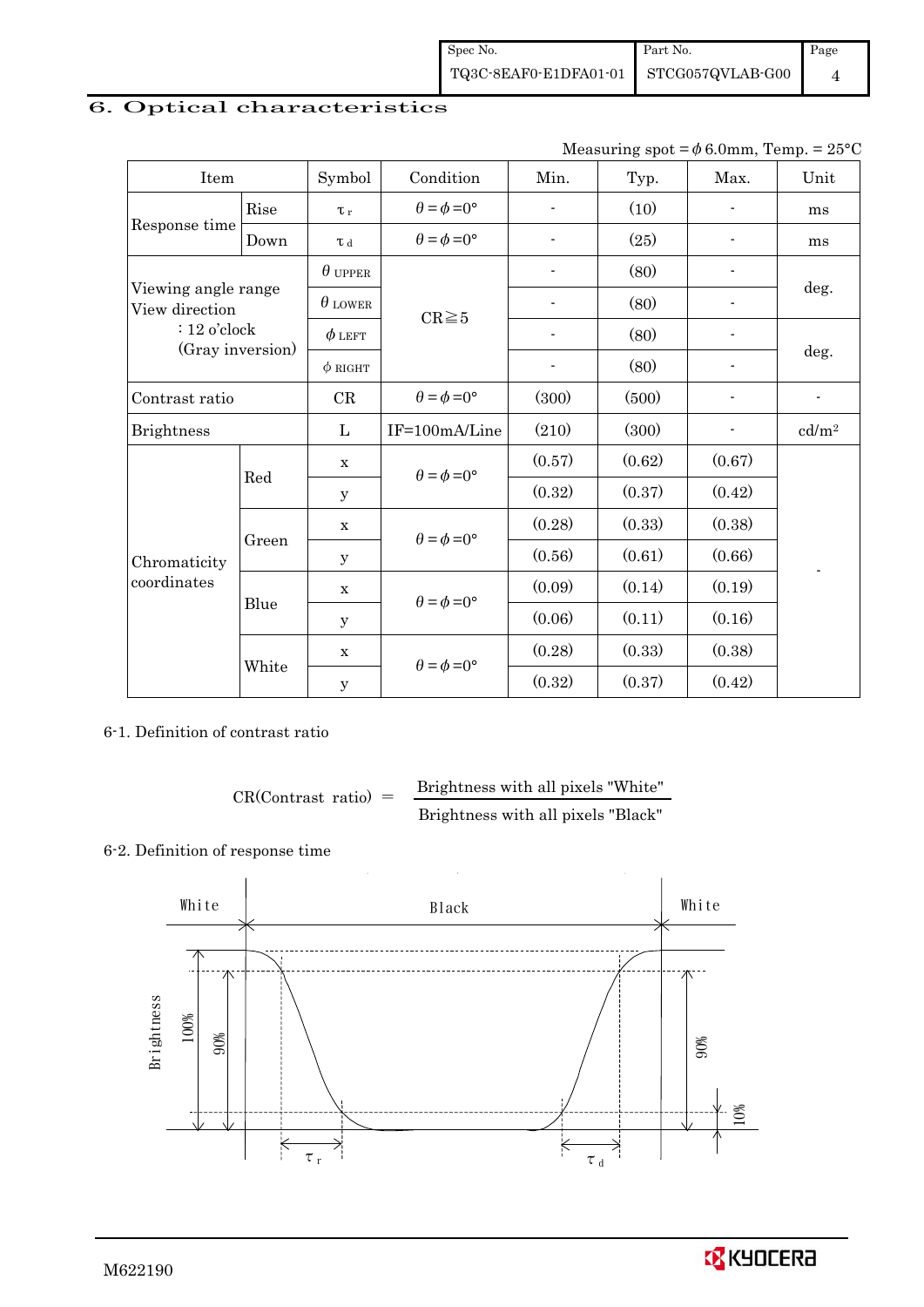

6-4. Brightness measuring points



- 1) Rating is defined on the average in the viewing area. (measured point  $1~$
- 2) Measured 30 minutes after the LED is powered on. (Ambient temp.  $= 25^{\circ}$ C)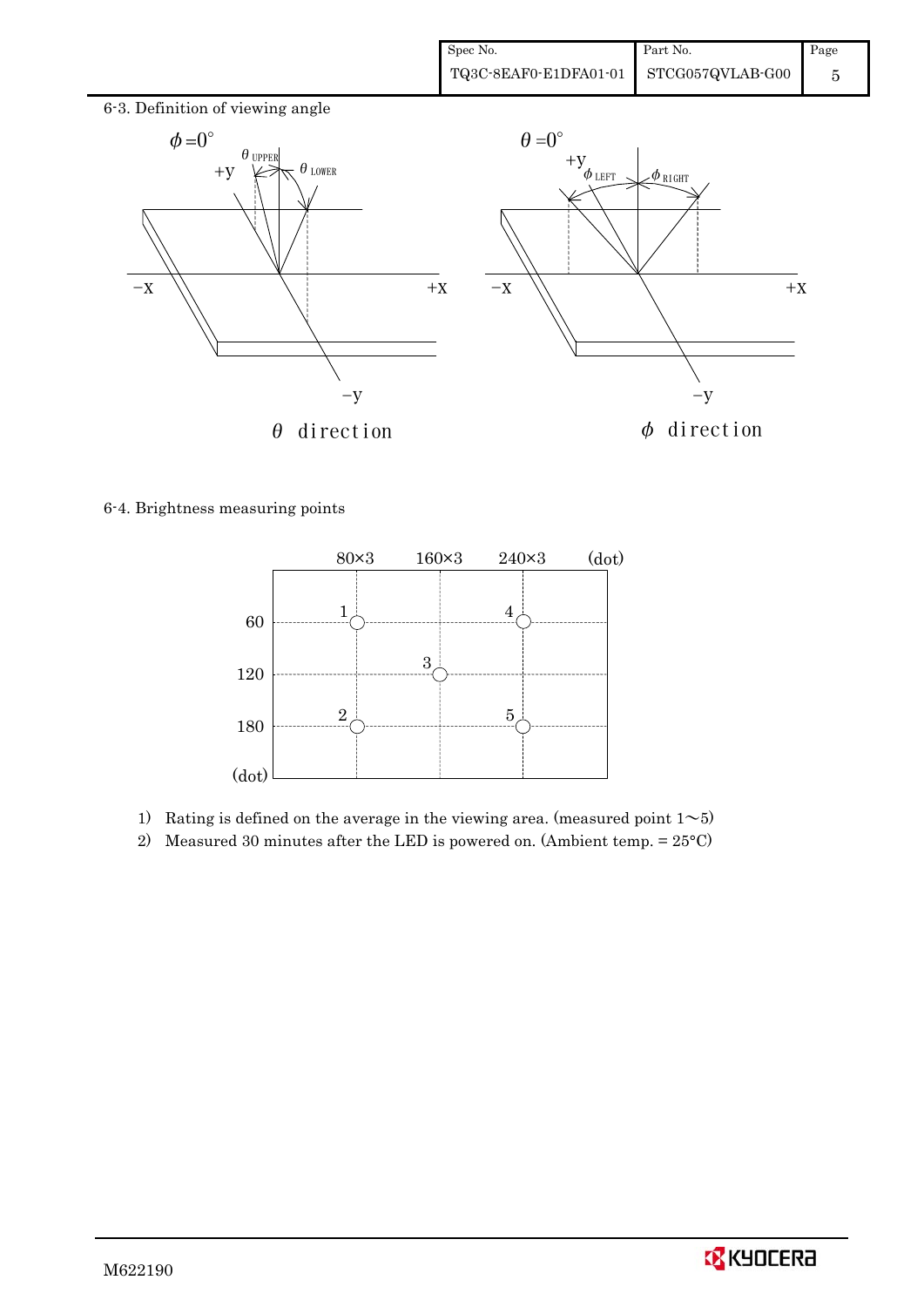# 7. Interface signals

|--|--|--|--|

| No.            | Symbol                     | Description                                                                      | I/O                      | Note         |
|----------------|----------------------------|----------------------------------------------------------------------------------|--------------------------|--------------|
| $\mathbf{1}$   | <b>GND</b>                 | <b>GND</b>                                                                       |                          |              |
| $\overline{2}$ | <b>CK</b>                  | Clock signal for sampling each data signal                                       | $\mathbf I$              |              |
| 3              | $\mathbf{H}_{\text{SYNC}}$ | Horizontal synchronous signal (negative)                                         | $\bf I$                  |              |
| $\overline{4}$ | <b>V</b> <sub>SYNC</sub>   | Vertical synchronous signal (negative)                                           | $\mathbf I$              |              |
| $\overline{5}$ | <b>GND</b>                 | <b>GND</b>                                                                       | $\overline{a}$           |              |
| $\overline{6}$ | R <sub>0</sub>             | RED data signal (LSB)                                                            | $\mathbf I$              |              |
| $\overline{7}$ | R1                         | RED data signal                                                                  | I                        |              |
| $\,8\,$        | R2                         | RED data signal                                                                  | $\bf I$                  |              |
| 9              | R3                         | RED data signal                                                                  | $\bf I$                  |              |
| 10             | R <sub>4</sub>             | RED data signal                                                                  | I                        |              |
| 11             | R5                         | RED data signal (MSB)                                                            | $\bf I$                  |              |
| 12             | <b>GND</b>                 | <b>GND</b>                                                                       | $\overline{\phantom{a}}$ |              |
| 13             | G <sub>0</sub>             | GREEN data signal (LSB)                                                          | I                        |              |
| 14             | G1                         | GREEN data signal                                                                | $\mathbf I$              |              |
| 15             | G <sub>2</sub>             | GREEN data signal                                                                | $\overline{I}$           |              |
| 16             | G <sub>3</sub>             | GREEN data signal                                                                | $\mathbf I$              |              |
| 17             | G <sub>4</sub>             | GREEN data signal                                                                | $\bf I$                  |              |
| 18             | G5                         | GREEN data signal (MSB)                                                          | I                        |              |
| 19             | <b>GND</b>                 | <b>GND</b>                                                                       |                          |              |
| 20             | B <sub>0</sub>             | BLUE data signal (LSB)                                                           | I                        |              |
| 21             | B1                         | BLUE data signal                                                                 | $\mathbf I$              |              |
| 22             | B <sub>2</sub>             | <b>BLUE</b> data signal                                                          | $\bf I$                  |              |
| 23             | B <sub>3</sub>             | BLUE data signal                                                                 | $\mathbf I$              |              |
| 24             | B <sub>4</sub>             | BLUE data signal                                                                 | I                        |              |
| 25             | B5                         | BLUE data signal (MSB)                                                           | $\bf I$                  |              |
| 26             | <b>GND</b>                 | <b>GND</b>                                                                       | $\blacksquare$           |              |
| 27             | <b>ENAB</b>                | Signal to settle the horizontal display position (positive)                      | I                        | 1)           |
| 28             | $V_{DD}$                   | 3.3V power supply                                                                | $\mathbf{r}$             |              |
| 29             | $V_{DD}$                   | 3.3V power supply                                                                | $\blacksquare$           |              |
| 30             | R/L                        | Horizontal display mode select signal<br>L: Normal, H: Left / Right reverse mode | T                        | $\mathbf{2}$ |
| 31             | U/D                        | Vertical display mode select signal<br>H: Normal, L: Up / Down reverse mode      | T                        | 2)           |
| 32             | NC                         | No connect                                                                       | I                        |              |
| 33             | <b>GND</b>                 | <b>GND</b>                                                                       | $\overline{\phantom{a}}$ |              |

 ${\rm LCD~connector} ~~:~ 08\text{-}6210\text{-}033\text{-}340\text{-}800 + ~~({\rm ELCO})$ Recommended matching FFC or FPC : 0.5mm pitch

- 
-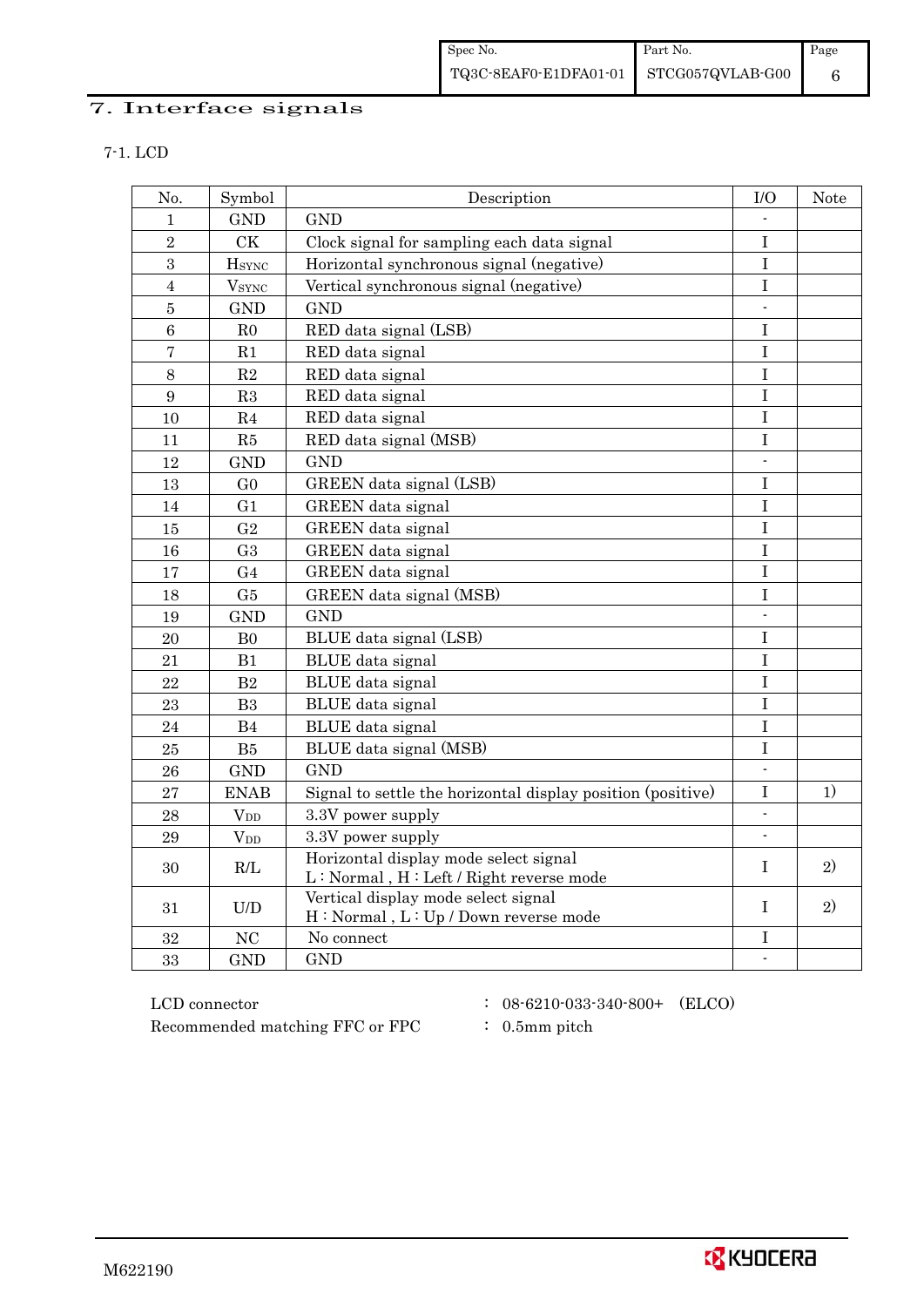| Spec No.                               | Part No. | Page |
|----------------------------------------|----------|------|
| TQ3C-8EAF0-E1DFA01-01 STCG057QVLAB-G00 |          |      |

- 1) The display start timing is settled in accordance with a rising timing of ENAB signal. In case ENAB is fixed "Low", the display start timing is determined. Don't keep ENAB "High" during operation.
- 2)



# 7-2.LED

| No. | Symbol | Description |
|-----|--------|-------------|
|     | AN     | Anode       |
| 2   | NC.    | No connect  |
| 3   | CА     | Cathode     |

| LCD side connector             | $\therefore$ PHR-3 | (JST)                                                     |
|--------------------------------|--------------------|-----------------------------------------------------------|
| Recommended matching connector |                    |                                                           |
|                                | $:$ B3B-PH-SM4-TB  | (JST)                                                     |
|                                |                    | : B3B-PH-SM4-TB(LF)(SN) $(JST)\cdots$ (RoHS Compliant)    |
|                                | $:$ S3B-PH-SM4-TB  | (JST)                                                     |
|                                |                    | : $S3B-PH-SM4-TB(LF)(SN)$ (JST) $\cdots$ (RoHS Compliant) |
|                                |                    |                                                           |

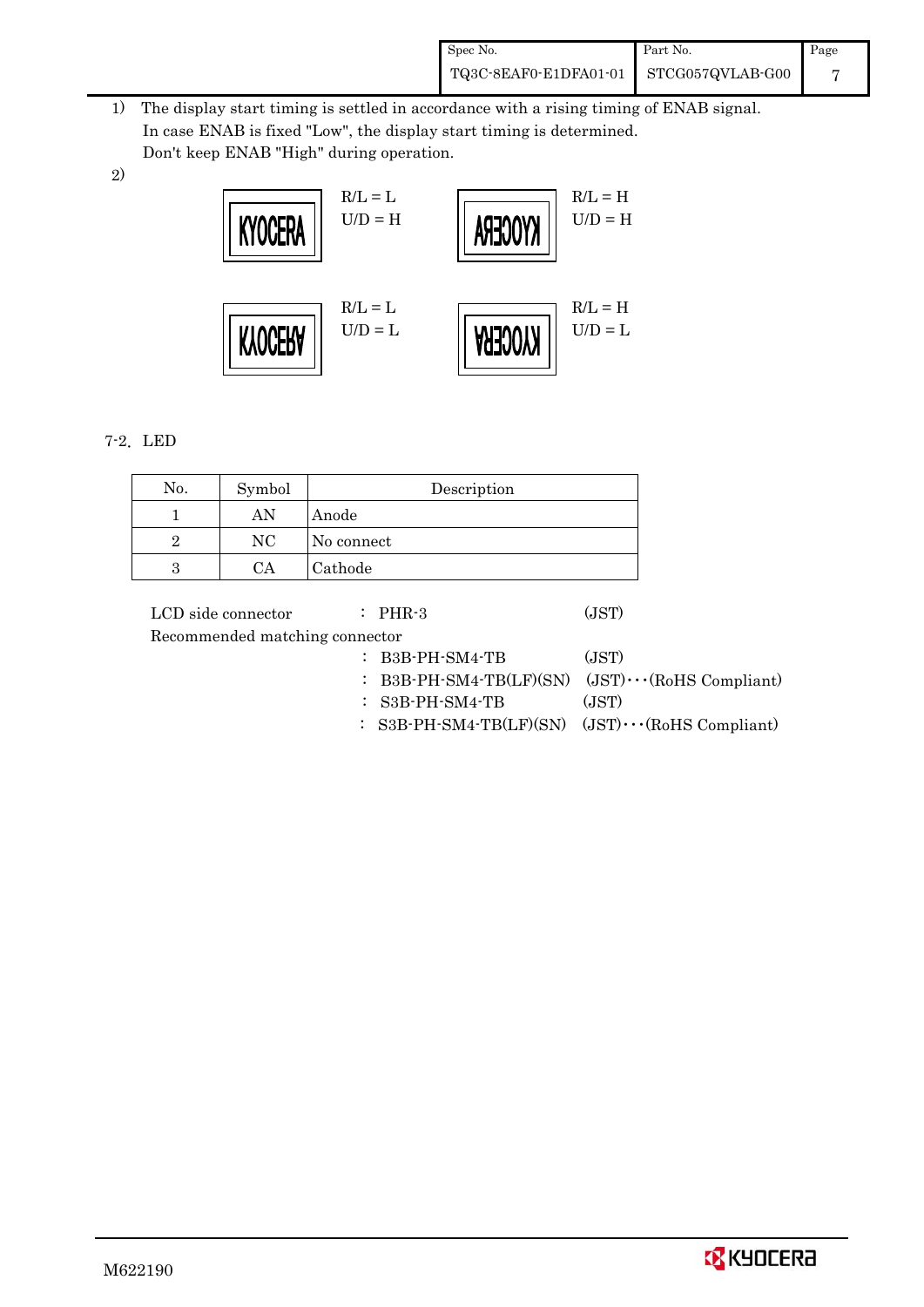### 8. Input timing characteristics

# 8-1. Timing characteristics

|                                       | Item                                 | Symbol     | Min   | Typ                      | Max                      | Unit  | <b>Note</b> |
|---------------------------------------|--------------------------------------|------------|-------|--------------------------|--------------------------|-------|-------------|
|                                       | Frequency                            | 1/Tc       |       | (6.3)                    | (7.0)                    | MHz   |             |
| Clock                                 | Duty ratio                           | Tch/Tc     | (40)  | (50)                     | (60)                     | $\%$  |             |
|                                       | Set up time                          | Tds        | (12)  |                          |                          | ns    |             |
| Data                                  | Hold time                            | Tdh        | (12)  |                          |                          | ns    |             |
|                                       | Cycle                                | TH         | (360) | (400)                    | (450)                    | clock |             |
| Horizontal sync.                      | Pulse width                          | THp        | (5)   | (30)                     | $\overline{\phantom{0}}$ | clock |             |
| signal                                | Set up time                          | <b>THs</b> | (12)  |                          | $\overline{\phantom{0}}$ | ns    |             |
|                                       | Hold time                            | THh        | (12)  | $\overline{\phantom{0}}$ |                          | ns    |             |
|                                       | Cycle                                | TV         | (251) | (262)                    | (280)                    | line  |             |
| Vertical sync.                        | Pulse width                          | TVp        | (1)   | (3)                      | (5)                      | line  |             |
| signal                                | Set up time                          | TVs        | (12)  | $\overline{\phantom{0}}$ | $\overline{\phantom{0}}$ | ns    |             |
|                                       | Hold time                            | TVh        | (12)  | $\overline{\phantom{0}}$ |                          | ns    |             |
|                                       | Pulse width                          | TEp        | (320) |                          |                          | clock |             |
| Enable signal                         | Set up time                          | TEs        | (12)  |                          |                          | ns    |             |
|                                       | Hold time                            | TEh        | (12)  | $\qquad \qquad -$        |                          | ns    |             |
| Hsync, Enable signal phase difference |                                      | <b>THE</b> | (36)  | (68)                     | (88)                     | clock |             |
|                                       | Vertical sync. signal start position | <b>TVE</b> | (2)   | (18)                     | (38)                     | line  |             |
| Horizontal display period             |                                      | THd        | (320) |                          | clock                    |       |             |
| Vertical display period               |                                      | TVd        | (240) |                          |                          | line  |             |

1) In case of lower frequency, the deterioration of the display quality, flicker etc., may occur.

8-2. Input Data Signals and Display position on the screen

| D1, DH1<br>D2,DH1<br>D2, DH2<br>D1, DH2 | D3,DH1<br>D3,DH2      | D320, DH1 |
|-----------------------------------------|-----------------------|-----------|
|                                         |                       |           |
|                                         | $\mathbf G$<br>R<br>в |           |
|                                         |                       |           |
| D1, DH240 D2, DH240 D3, DH240           |                       |           |

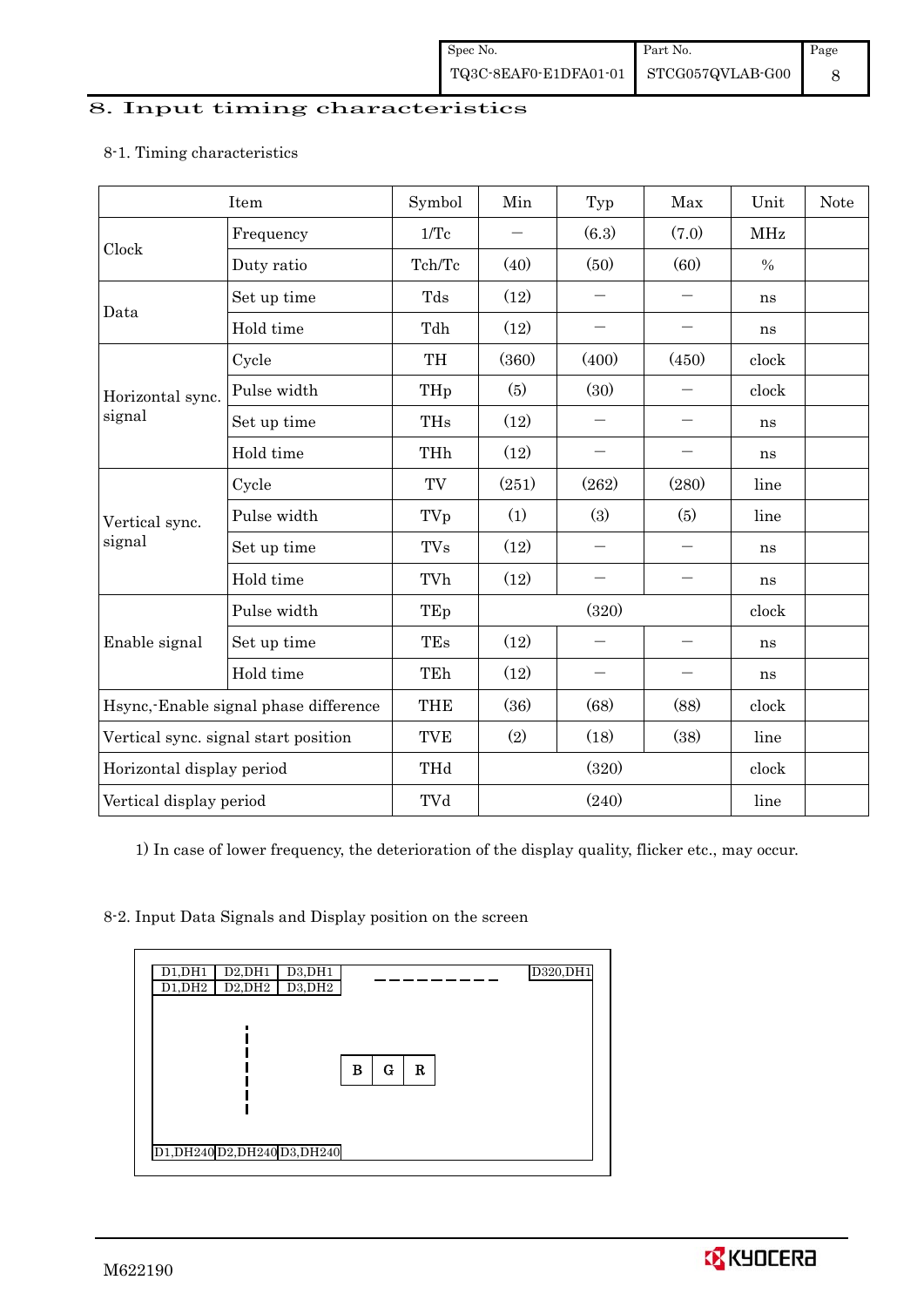

#### 8-3. Input timing characteristics

1) When ENAB is fixed at "Low", the display starts from the data of C68(Clock) and N18(Line).

| Item                             | Symbol       | Min. | Typ.     | Max. | Unit | Note                                       |
|----------------------------------|--------------|------|----------|------|------|--------------------------------------------|
| Forward current                  | IF           |      | (100)    |      | mA   | $VF=(12)V, Ta=25°C$                        |
| Forward voltage                  | VF           |      | (12)     | (13) |      | IF= $(100)$ mA, Ta= $25^{\circ}$ C         |
| $1)$ , 2)<br>Operating life time | $\mathbf{T}$ |      | (40,000) |      | h    | $VF=(12)V, IF=(100)mA$<br>$Ta=25^{\circ}C$ |

## 9. Backlight characteristics

1) When brightness decrease 50% of minimum brightness.

The average life of a LED will decrease when the LCD is operating at higher temperatures.

2) Life time is estimated data.(Condition : VF=(12)V, IF=(100)mA, Ta=25℃ in chamber).

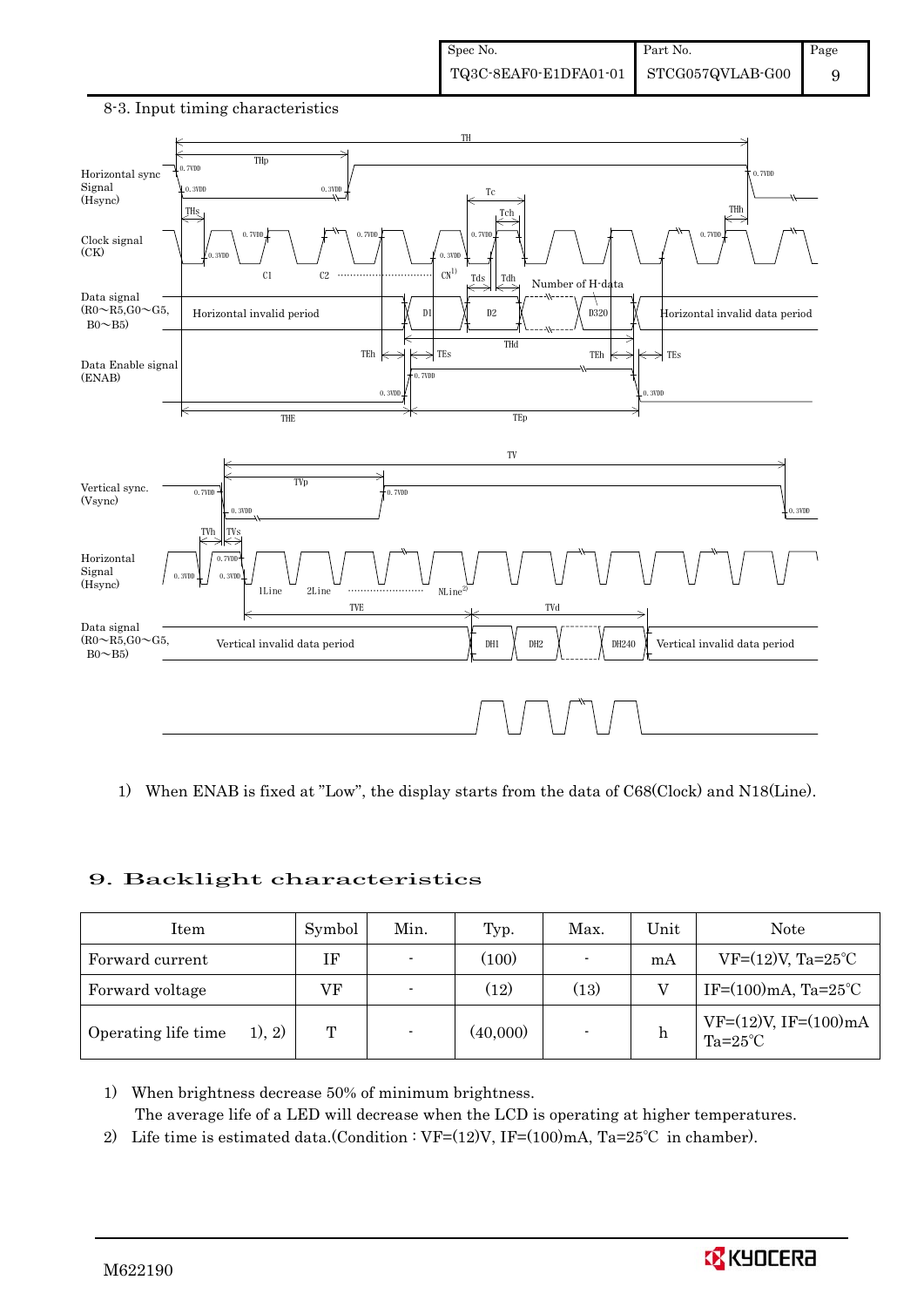### 10. Lot number identification

The lot number shall be indicated on the back of the backlight case of each LCD.

 $STCG057QVLAB-G00 - \Box\Box - \underline{\Box\Box} - \Box$  MADE IN  $\Box\Box\Box\Box$  $\downarrow \downarrow \quad \downarrow \quad \downarrow \qquad \qquad \downarrow$  $1 \ 2 \ 3 \ 4$  5

- No1. No5. above indicate
	- 1. Year code
	- 2. Month code
	- 3. Date
	- 4. Version Number
	- 5. Country of origin (Japan or China)

| Year | 2010 | 2011 | 2012 | 2013 | 2014 | 2015 |
|------|------|------|------|------|------|------|
| Code |      |      |      | ഄ    |      |      |

| Month | Jan. | Feb. | Mar. | Apr. | May | Jun. |
|-------|------|------|------|------|-----|------|
| Code  |      |      |      |      |     |      |

| Month      | Jul. | Aug. | Sep. | Oct. | Nov. | $\operatorname{Dec.}$ |
|------------|------|------|------|------|------|-----------------------|
| $\rm Code$ |      |      |      | ∡⊾   |      |                       |

### 11. Warranty

### 11-1. Incoming inspection

Please inspect the LCD within one month after your receipt.

### 11-2. Production warranty

 Kyocera warrants its LCD's for a period of 12 months from the ship date. Kyocera shall, by mutual agreement, replace or re-work defective LCD's that are shown to be Kyocera's responsibility.

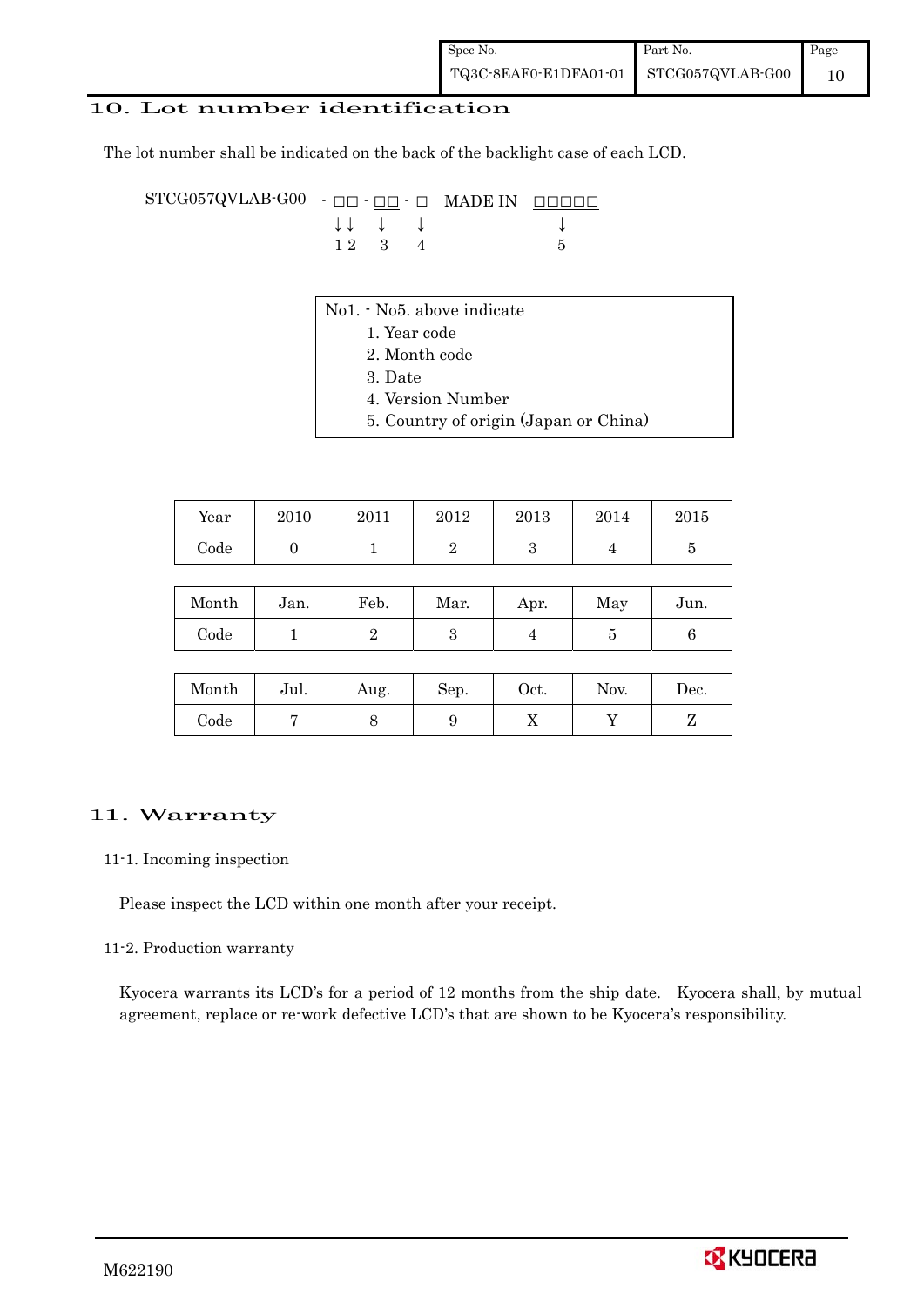### 12. Precautions for use

- 12-1. Installation of the LCD
- 1) A transparent protection plate shall be added to protect the LCD and its polarizer
- 2) The LCD shall be installed so that there is no pressure on the LSI chips.
- 3) The LCD shall be installed flat, without twisting or bending.
- 4) A transparent protection sheet is attached to the polarizer. Please remove the protection film slowly before use, paying attention to static electricity.

#### 12-2. Static electricity

- 1) Since CMOS ICs are mounted directly onto the LCD glass, protection from static electricity is required.
- 2) Workers should use body grounding. Operator should wear ground straps.

### 12-3. LCD operation

1) The LCD shall be operated within the limits specified. Operation at values outside of these limits may shorten life, and/or harm display images.

#### 12-4. Storage

- 1) The LCD shall be stored within the temperature and humidity limits specified. Store in a dark area, and protect the LCD from direct sunlight or fluorescent light.
- 2) Always store the LCD so that it is free from external pressure onto it.

12-5. Usage

- 1) DO NOT store in a high humidity environment for extended periods. Polarizer degradation bubbles, and/or peeling off of the polarizer may result.
- 2) The front polarizer is easily scratched or damaged. Prevent touching it with any hard material, and from being pushed or rubbed.
- 3) The LCD screen may be cleaned by wiping the screen surface with a soft cloth or cotton pad using a little Ethanol.
- 4) Water may cause damage or discoloration of the polarizer. Clean condensation or moisture from any source immediately.
- 5) Always keep the LCD free from condensation during testing. Condensation may permanently spot or stain the polarizer.
- 6) Do not pull the LED lead wires and do not bend the root of the wires. Housing should be designed to protect LED lead wires from external stress.
- 7) Do not disassemble LCD because it will result in damage.
- 8) This Kyocera LCD has been specifically designed for use in general electronic devices, but not for use in a special environment such as usage in an active gas. Hence, when the LCD is supposed to be used in a special environment, evaluate the LCD thoroughly beforehand and do not expose the LCD to chemicals such as an active gas.
- 9) Please do not use solid-base image pattern for long hours because a temporary afterimage may appear. We recommend using screen saver etc. in cases where a solid-base image pattern must be used.
- 10) Liquid crystal may leak when the LCD is broken. Be careful not to let the fluid go into your eyes and mouth. In the case the fluid touches your body; rinse it off right away with water and soap.

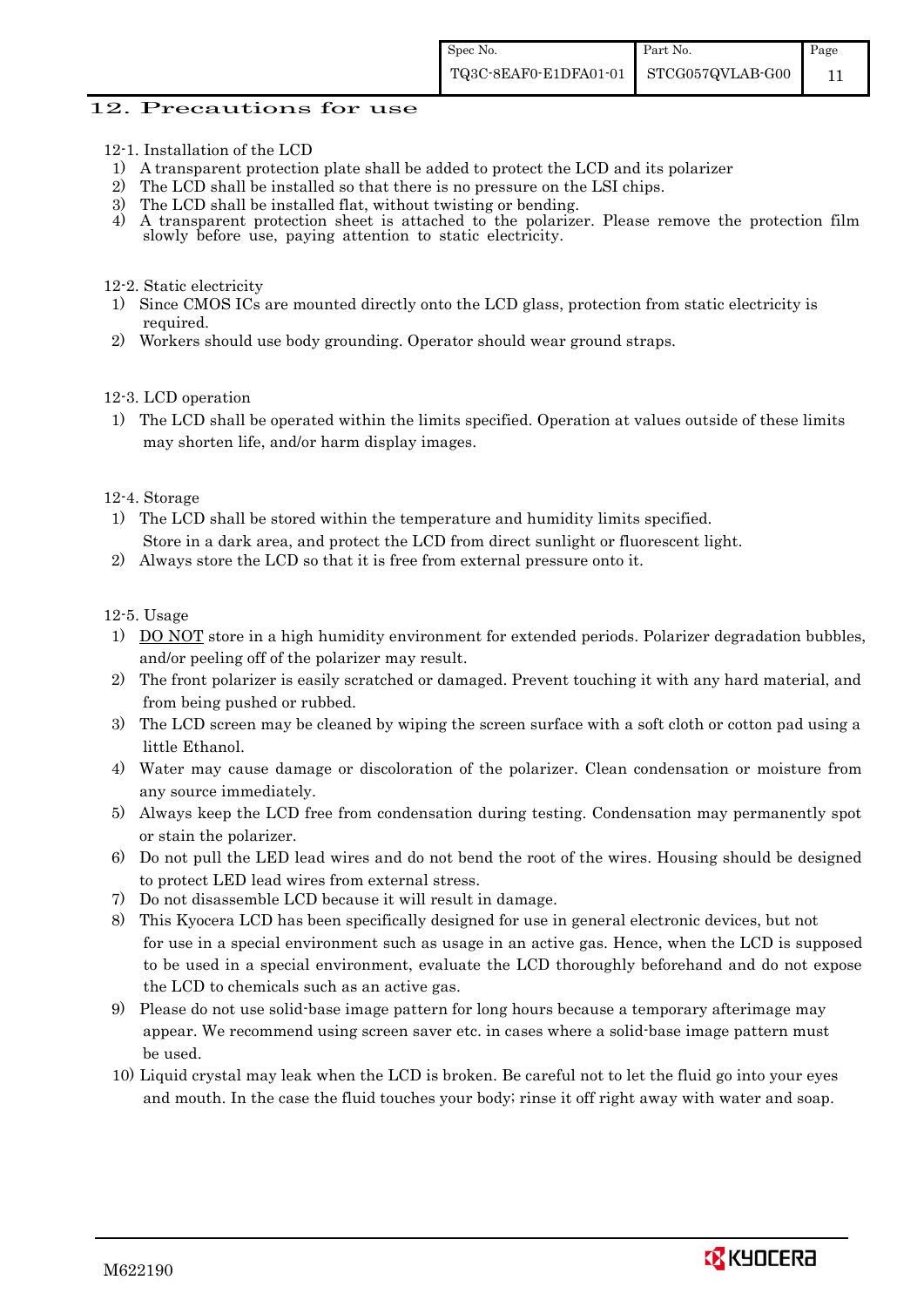## 13. Reliability test data

| Test item                            | Test condition                                                                                       | Test time        | Judgement                                                  |                                                                            |  |
|--------------------------------------|------------------------------------------------------------------------------------------------------|------------------|------------------------------------------------------------|----------------------------------------------------------------------------|--|
| High temp.<br>atmosphere             | $80^{\circ}$ C                                                                                       | 240h             | Display function<br>Display quality<br>Current consumption | $\therefore$ No defect<br>$\therefore$ No defect<br>$\therefore$ No defect |  |
| Low temp.<br>atmosphere              | $-30\degree C$                                                                                       | 240h             | Display function<br>Display quality<br>Current consumption | : No defect<br>$\therefore$ No defect<br>$\therefore$ No defect            |  |
| High temp.<br>humidity<br>atmosphere | $40^{\circ}$ C 90% RH                                                                                | 240h             | Display function<br>Display quality<br>Current consumption | : No defect<br>$\therefore$ No defect<br>$\therefore$ No defect            |  |
| Temp. cycle                          | $-30\degree C$<br>0.5 <sub>h</sub><br>0.5 <sub>h</sub><br>R.T.<br>$80^{\circ}$ C<br>0.5 <sub>h</sub> | 10cycles         | Display function<br>Display quality<br>Current consumption | $\therefore$ No defect<br>$\therefore$ No defect<br>$\therefore$ No defect |  |
| High temp.<br>operation              | $70^{\circ}$ C                                                                                       | 500 <sub>h</sub> | Display function<br>Display quality<br>Current consumption | $\therefore$ No defect<br>$\therefore$ No defect<br>$\therefore$ No defect |  |

1) Each test item uses a test LCD only once. The tested LCD is not used in any other tests.

2) The LCD is tested in circumstances in which there is no condensation.

3) The reliability test is not an out-going inspection.

4) The result of the reliability test is for your reference purpose only. The reliability test is conducted only to examine the LCD's capability.

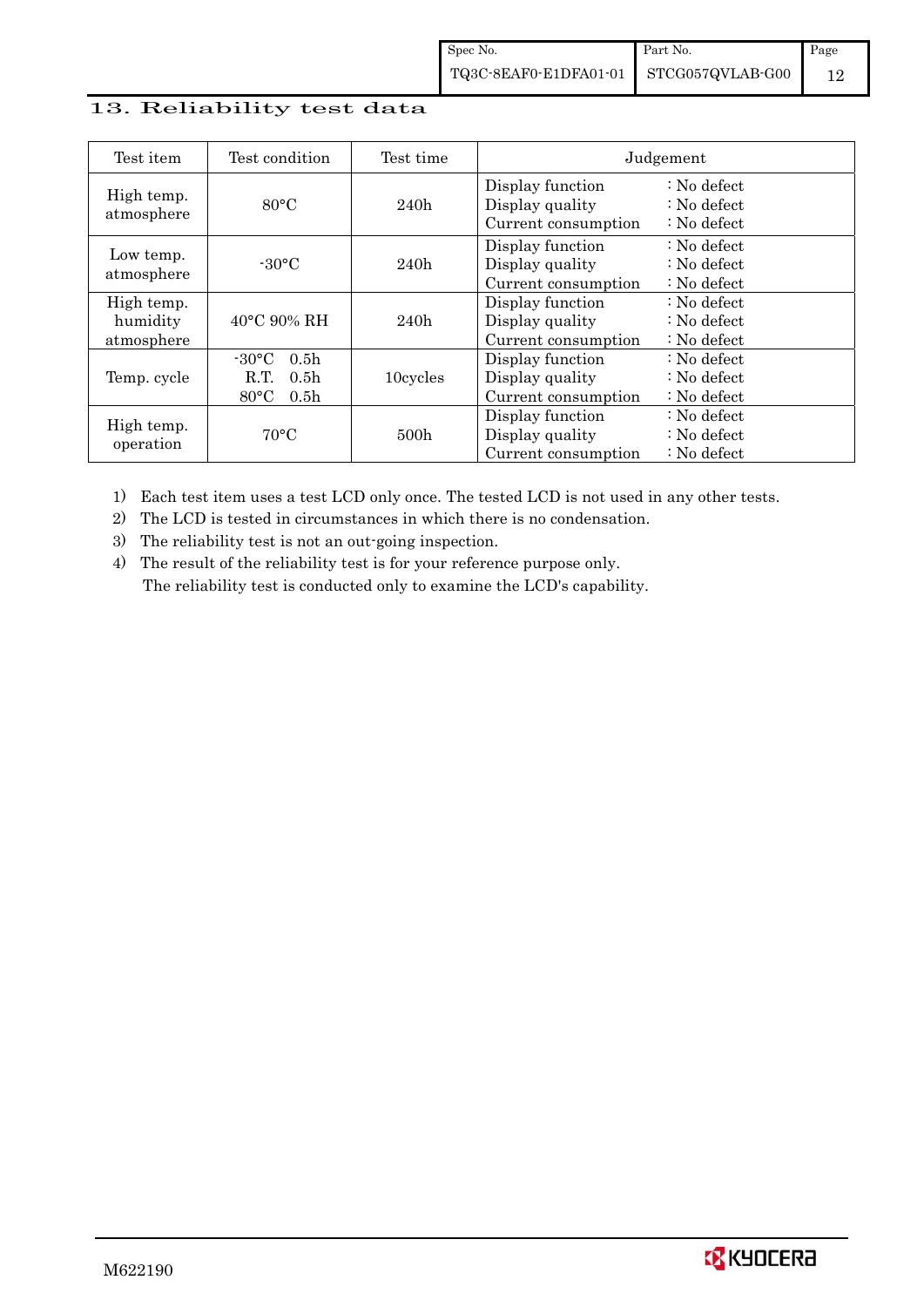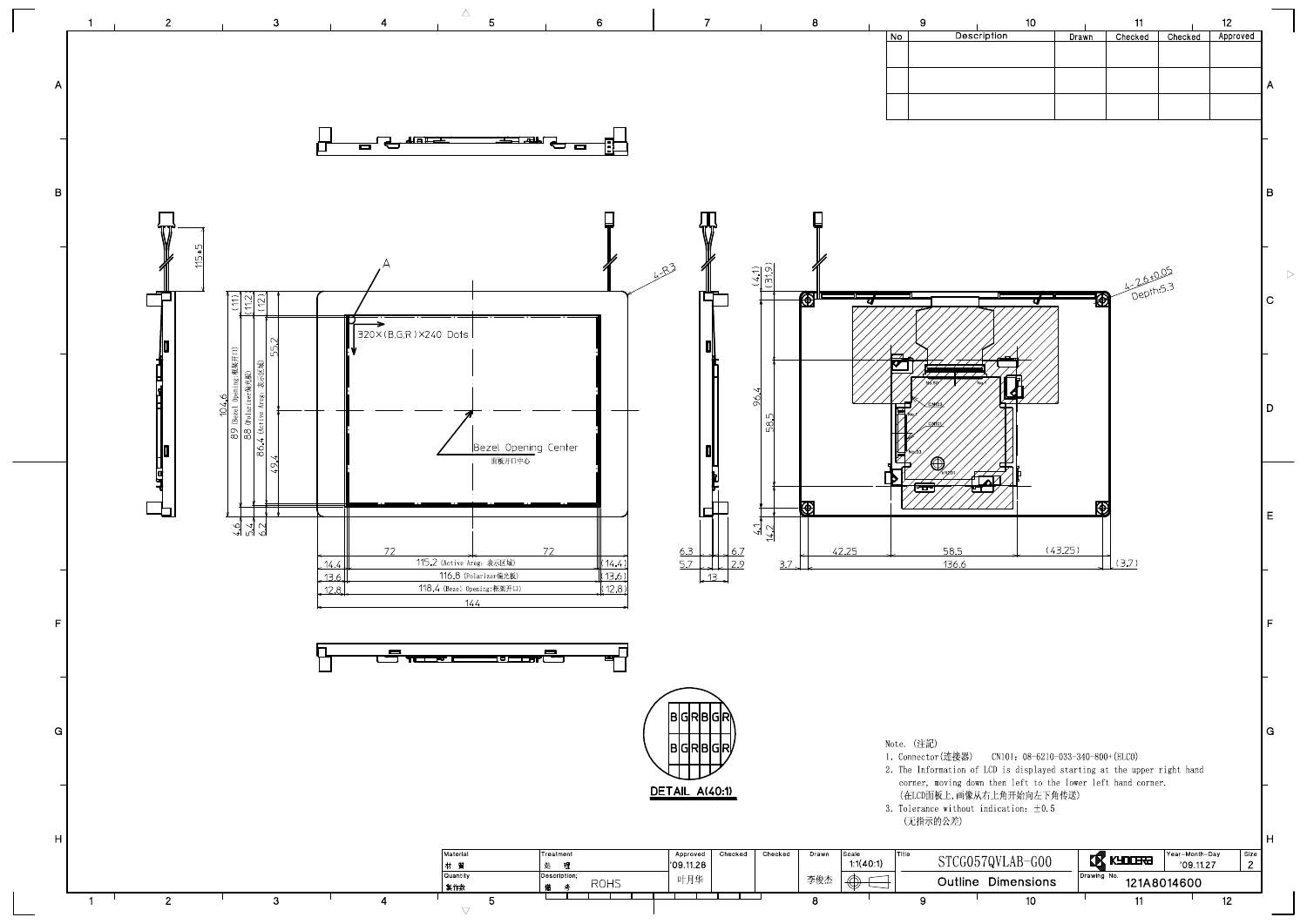| Spec No. | TQ3C-8EAF0-E2DFA01-00 |
|----------|-----------------------|
| Date.    | December 17, 2009     |

# KYOCERA INSPECTION STANDARD

# TYPE : STCG057QVLAB-G00

 KYOCERA CORPORATION KAGOSHIMA HAYATO PLANT LCD DIVISION

| Original          |                     | Designed by $:$ Engineering dept. | Confirmed by $:QA$ dept. |                                     |          |
|-------------------|---------------------|-----------------------------------|--------------------------|-------------------------------------|----------|
| Issue Date        | Prepared            | Checked                           | Approved                 | Checked                             | Approved |
| December 17, 2009 | Homaphi<br>$\eta$ l |                                   |                          | H.Tokumi H 4 Macromoto J. Sakaguchi | X        |

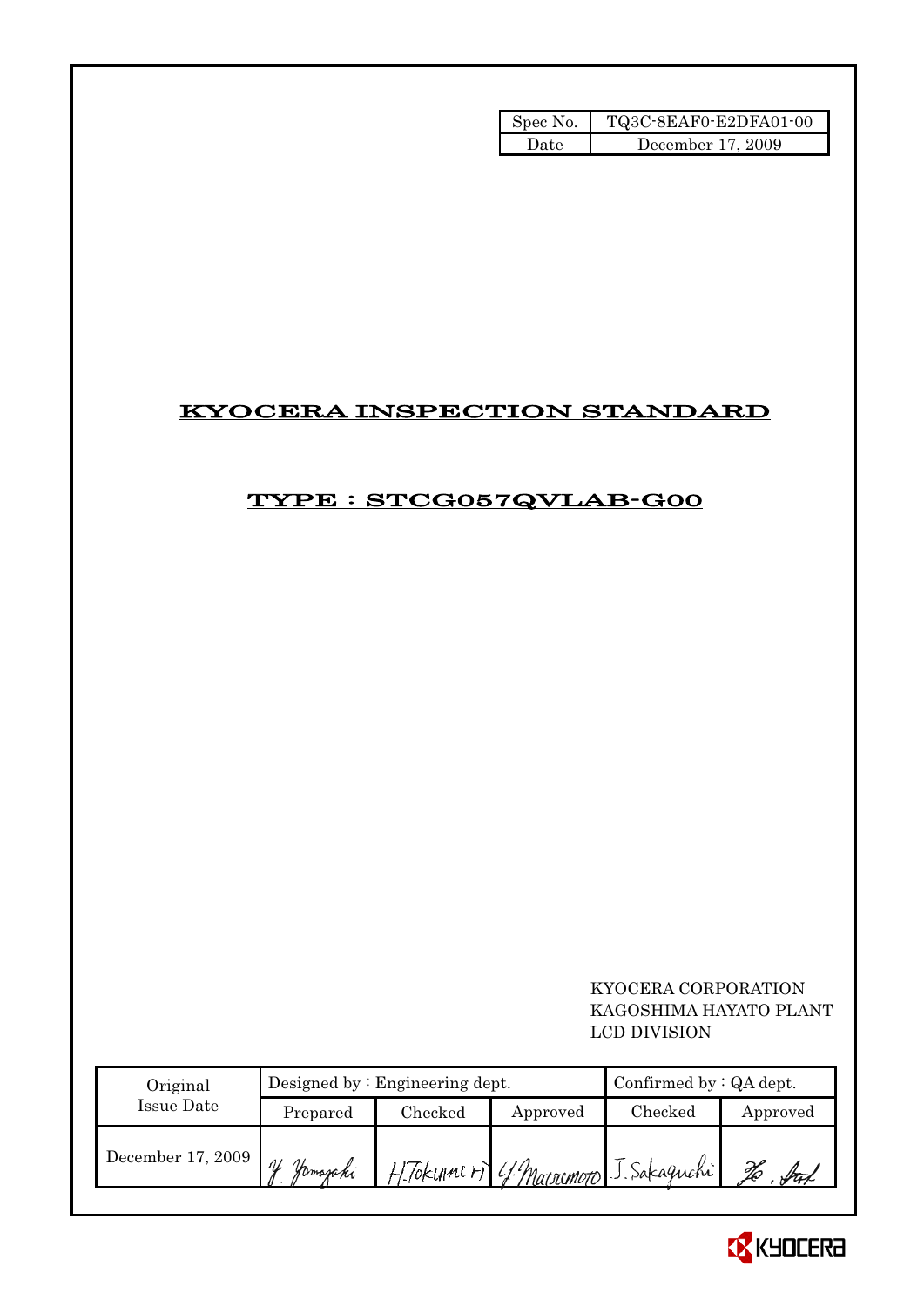| Spec No.                               | Part No. | Page |
|----------------------------------------|----------|------|
| TQ3C-8EAF0-E2DFA01-00 STCG057QVLAB-G00 |          |      |

|                      |                      |                                 |  | Revision record |                         |               |          |
|----------------------|----------------------|---------------------------------|--|-----------------|-------------------------|---------------|----------|
|                      |                      | Designed by : Engineering dept. |  |                 | Confirmed by : QA dept. |               |          |
| $\rm{\textbf{Date}}$ |                      | Prepared                        |  | Checked         | ${\Large\bf Approved}$  | $\rm Checked$ | Approved |
|                      |                      |                                 |  |                 |                         |               |          |
|                      |                      |                                 |  |                 |                         |               |          |
| Rev.No.              | $\rm{\textbf{Date}}$ | Page                            |  |                 | Descriptions            |               |          |
|                      |                      |                                 |  |                 |                         |               |          |
|                      |                      |                                 |  |                 |                         |               |          |
|                      |                      |                                 |  |                 |                         |               |          |
|                      |                      |                                 |  |                 |                         |               |          |
|                      |                      |                                 |  |                 |                         |               |          |
|                      |                      |                                 |  |                 |                         |               |          |
|                      |                      |                                 |  |                 |                         |               |          |
|                      |                      |                                 |  |                 |                         |               |          |
|                      |                      |                                 |  |                 |                         |               |          |
|                      |                      |                                 |  |                 |                         |               |          |
|                      |                      |                                 |  |                 |                         |               |          |
|                      |                      |                                 |  |                 |                         |               |          |
|                      |                      |                                 |  |                 |                         |               |          |
|                      |                      |                                 |  |                 |                         |               |          |
|                      |                      |                                 |  |                 |                         |               |          |
|                      |                      |                                 |  |                 |                         |               |          |
|                      |                      |                                 |  |                 |                         |               |          |
|                      |                      |                                 |  |                 |                         |               |          |
|                      |                      |                                 |  |                 |                         |               |          |
|                      |                      |                                 |  |                 |                         |               |          |
|                      |                      |                                 |  |                 |                         |               |          |
|                      |                      |                                 |  |                 |                         |               |          |
|                      |                      |                                 |  |                 |                         |               |          |
|                      |                      |                                 |  |                 |                         |               |          |
|                      |                      |                                 |  |                 |                         |               |          |
|                      |                      |                                 |  |                 |                         |               |          |
|                      |                      |                                 |  |                 |                         |               |          |
|                      |                      |                                 |  |                 |                         |               |          |
|                      |                      |                                 |  |                 |                         |               |          |
|                      |                      |                                 |  |                 |                         |               |          |
|                      |                      |                                 |  |                 |                         |               |          |
|                      |                      |                                 |  |                 |                         |               |          |
|                      |                      |                                 |  |                 |                         |               |          |
|                      |                      |                                 |  |                 |                         |               |          |
|                      |                      |                                 |  |                 |                         |               |          |

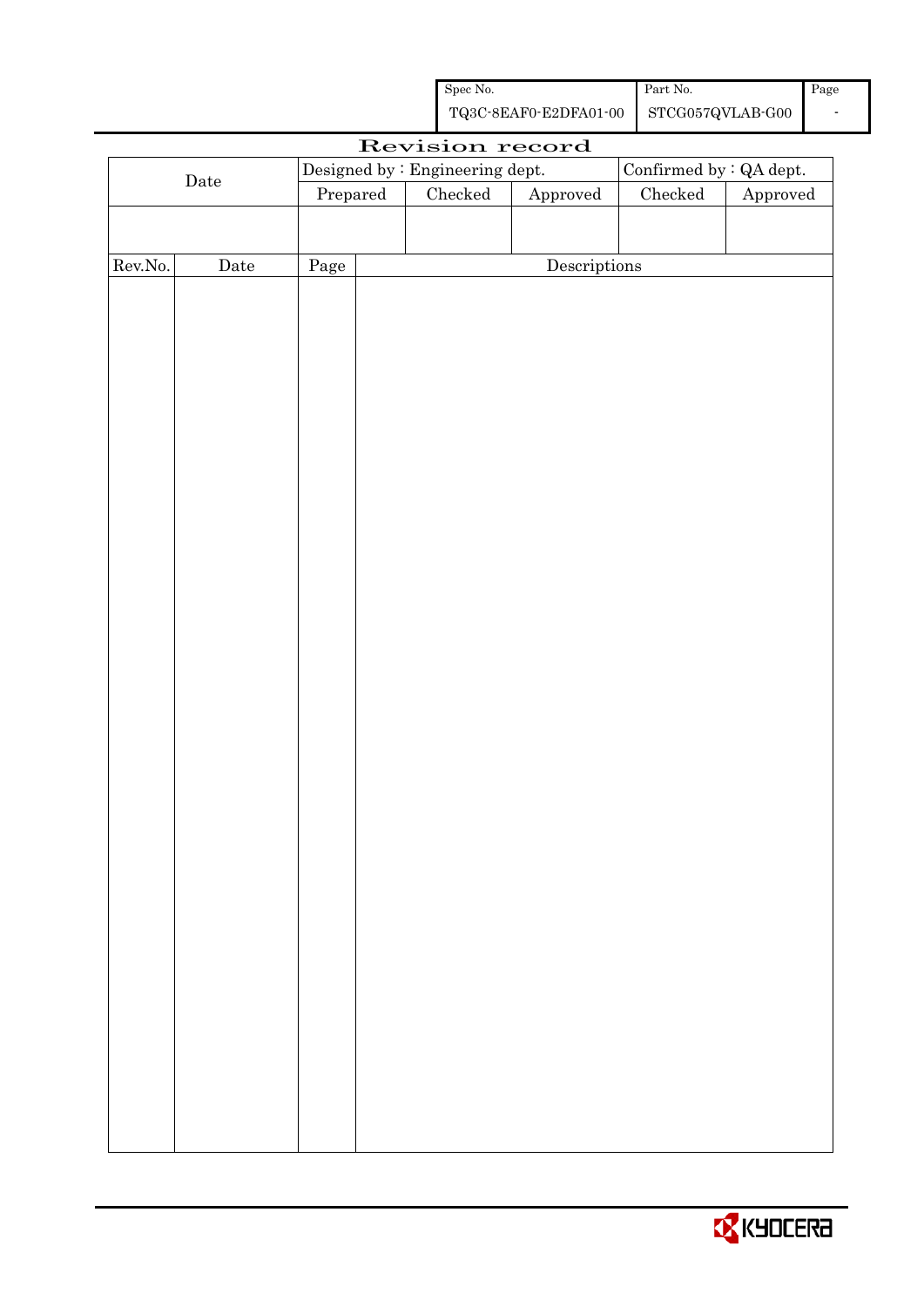| 1) Note         |                                                                                                                                                                                                                                                                                                                                                              |                                                                           |                                                                                                                                                                                                                                                                                                                                                              |  |  |  |  |
|-----------------|--------------------------------------------------------------------------------------------------------------------------------------------------------------------------------------------------------------------------------------------------------------------------------------------------------------------------------------------------------------|---------------------------------------------------------------------------|--------------------------------------------------------------------------------------------------------------------------------------------------------------------------------------------------------------------------------------------------------------------------------------------------------------------------------------------------------------|--|--|--|--|
|                 |                                                                                                                                                                                                                                                                                                                                                              | Note                                                                      |                                                                                                                                                                                                                                                                                                                                                              |  |  |  |  |
| General         | Customer identified anomalies not defined within this inspection standard shall be<br>1.<br>reviewed by Kyocera, and an additional standard shall be determined by mutual<br>consent.<br>This inspection standard about the image quality shall be applied to any defect within<br>2.<br>the Active area and shall not be applicable to outside of the area. |                                                                           |                                                                                                                                                                                                                                                                                                                                                              |  |  |  |  |
|                 |                                                                                                                                                                                                                                                                                                                                                              |                                                                           |                                                                                                                                                                                                                                                                                                                                                              |  |  |  |  |
|                 | 3.<br>Luminance                                                                                                                                                                                                                                                                                                                                              | Inspection conditions                                                     | $\div 500$ Lux min.                                                                                                                                                                                                                                                                                                                                          |  |  |  |  |
|                 |                                                                                                                                                                                                                                                                                                                                                              | Inspection distance                                                       | $: 300$ mm.                                                                                                                                                                                                                                                                                                                                                  |  |  |  |  |
|                 | Temperature                                                                                                                                                                                                                                                                                                                                                  |                                                                           | $:25 \pm 5^{\circ}$ C                                                                                                                                                                                                                                                                                                                                        |  |  |  |  |
|                 | Direction                                                                                                                                                                                                                                                                                                                                                    |                                                                           | : Directly above                                                                                                                                                                                                                                                                                                                                             |  |  |  |  |
| Definition of   | Dot defect                                                                                                                                                                                                                                                                                                                                                   | Bright dot defect                                                         | The dot is constantly "on" when power applied to the                                                                                                                                                                                                                                                                                                         |  |  |  |  |
| inspection item |                                                                                                                                                                                                                                                                                                                                                              | Black dot defect                                                          | LCD, even when all "Black" data sent to the screen.<br>Inspection tool: 5% Transparency neutral density filter.<br>Count dot: If the dot is visible through the filter.<br>Don't count dot: If the dot is not visible through the<br>filter.<br>в<br>RGBRGBRG<br>dot defect<br>$RG$ B $RG$ B $RG$ B<br>The dot is constantly "off" when power applied to the |  |  |  |  |
|                 |                                                                                                                                                                                                                                                                                                                                                              |                                                                           | LCD, even when all "White" data sent to the screen.                                                                                                                                                                                                                                                                                                          |  |  |  |  |
|                 |                                                                                                                                                                                                                                                                                                                                                              | Adjacent dot                                                              | Adjacent dot defect is defined as two or more bright dot<br>defects or black dot defects.<br><b>GBRGBRGB</b><br>RGBRGBRGB<br>dot defect<br>RGBRGB<br>$\mathsf{R}$<br>G                                                                                                                                                                                       |  |  |  |  |
|                 | External<br>inspection                                                                                                                                                                                                                                                                                                                                       | Bubble, Scratch,<br>Foreign particle<br>(Polarizer, Cell,<br>Backlight)   | Visible operating (all pixels "Black" or "White") and non<br>operating.                                                                                                                                                                                                                                                                                      |  |  |  |  |
|                 |                                                                                                                                                                                                                                                                                                                                                              | Appearance<br>inspection                                                  | Does not satisfy the value at the spec.                                                                                                                                                                                                                                                                                                                      |  |  |  |  |
|                 | Others                                                                                                                                                                                                                                                                                                                                                       | LED wires                                                                 | Damaged to the LED wires, connector, pin, functional<br>failure or appearance failure.                                                                                                                                                                                                                                                                       |  |  |  |  |
|                 | Definition<br>of size                                                                                                                                                                                                                                                                                                                                        | Definition of circle size<br>Definition of linear size<br>$d = (a + b)/2$ |                                                                                                                                                                                                                                                                                                                                                              |  |  |  |  |